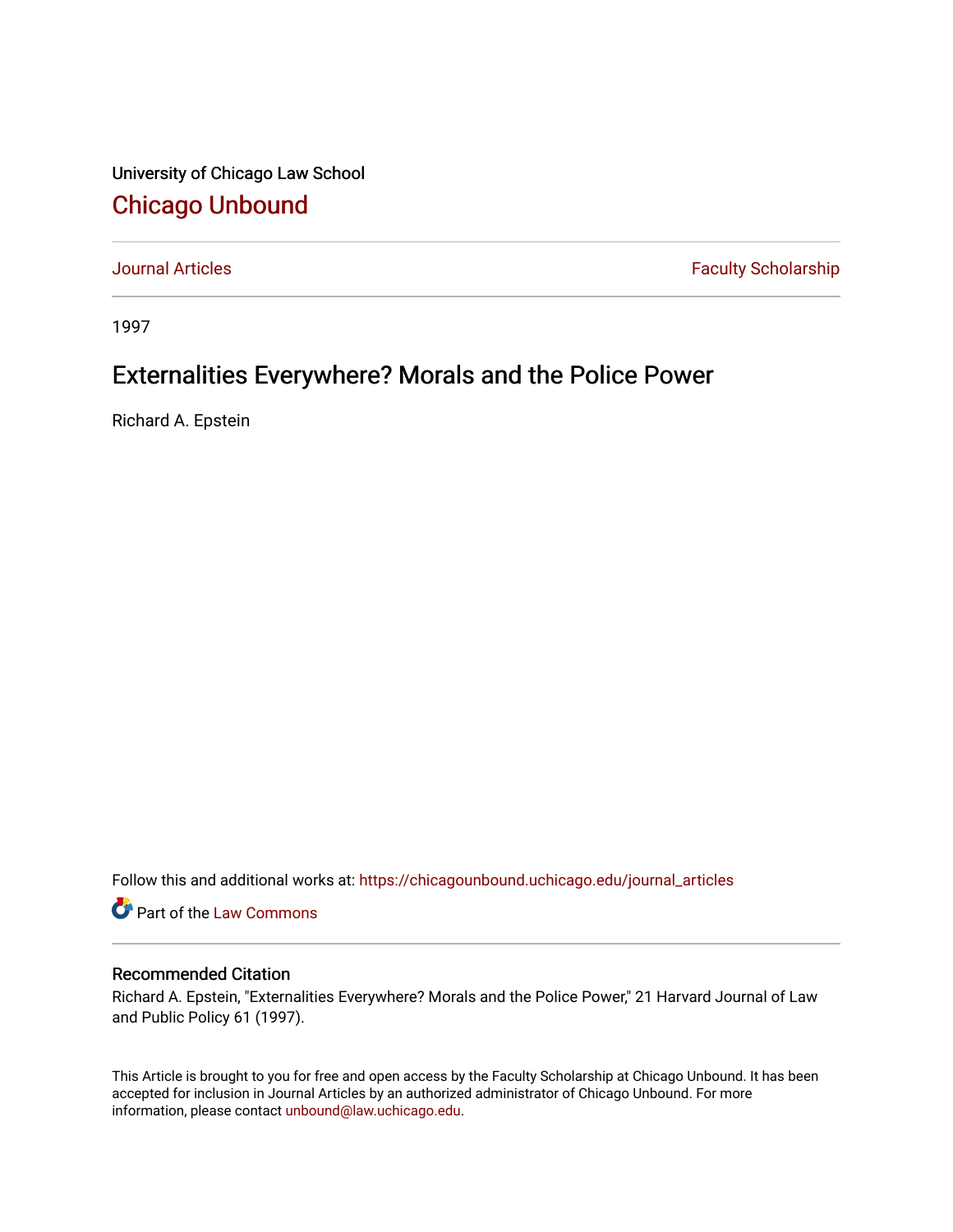## EXTERNALITIES EVERYWHERE?: MORALS AND THE POLICE POWER

## RICHARD **A. EPSTEIN<sup>\*</sup>**

Within the academy, it is possible to enter into two kinds of debate about the scope of economic, social, and moral regulation. One type of debate takes place across schools, between individuals who do not share any obvious common premises about how the world is or about how it ought to be. The second type of debate takes place within schools, where the disputants start from some common premises but differ on how these should be interpreted or applied.

In debates across schools, the struggle is usually over some fundamental methodological or normative assumption, the participants having such radically different views that they find it difficult to talk to one another. The debates over the proper domain of law and economics, especially those which ask how economics can deal with empathy, offer one illustration of that kind of sharp confrontation.

The disagreements between Eric Rasmusen and myself are not over fundamental world views.! Our disagreements are less a battle and more a dialogue, one which takes place within a framework which we both find comfortable and which has been applied to a wide panoply of economic and social regulation. This ecumenical note is not to say that we do not disagree. In Rasmusen's hands, law and economics is said to lend itself to a rather broad range of governmental regulation of what he sometimes calls "mental externalities."2 He deals with a wide range of social legislation that, at one time, was called "morals" regulation under the police power of the state. The precise scope of morals regulation was always important to determine,

**<sup>\*</sup>** James Parker Hall Distinguished Service Professor of Law, University of Chicago.

<sup>1.</sup> *See* Eric Rasmusen, *Of Sex and* Drug, *and Rock'n'Roll: Does Law and Economics* Support *Social Reguation?,* 21 HARv.J.L. **&** PuB. PoLY **71** (1997).

<sup>2.</sup> *See* id. at **75.** *See generally* RIcHARD **A.** POSNER, OVERCOMING LAW 23-24 (1995) (arguing against taking mental externalities into account because of the illiberal implications).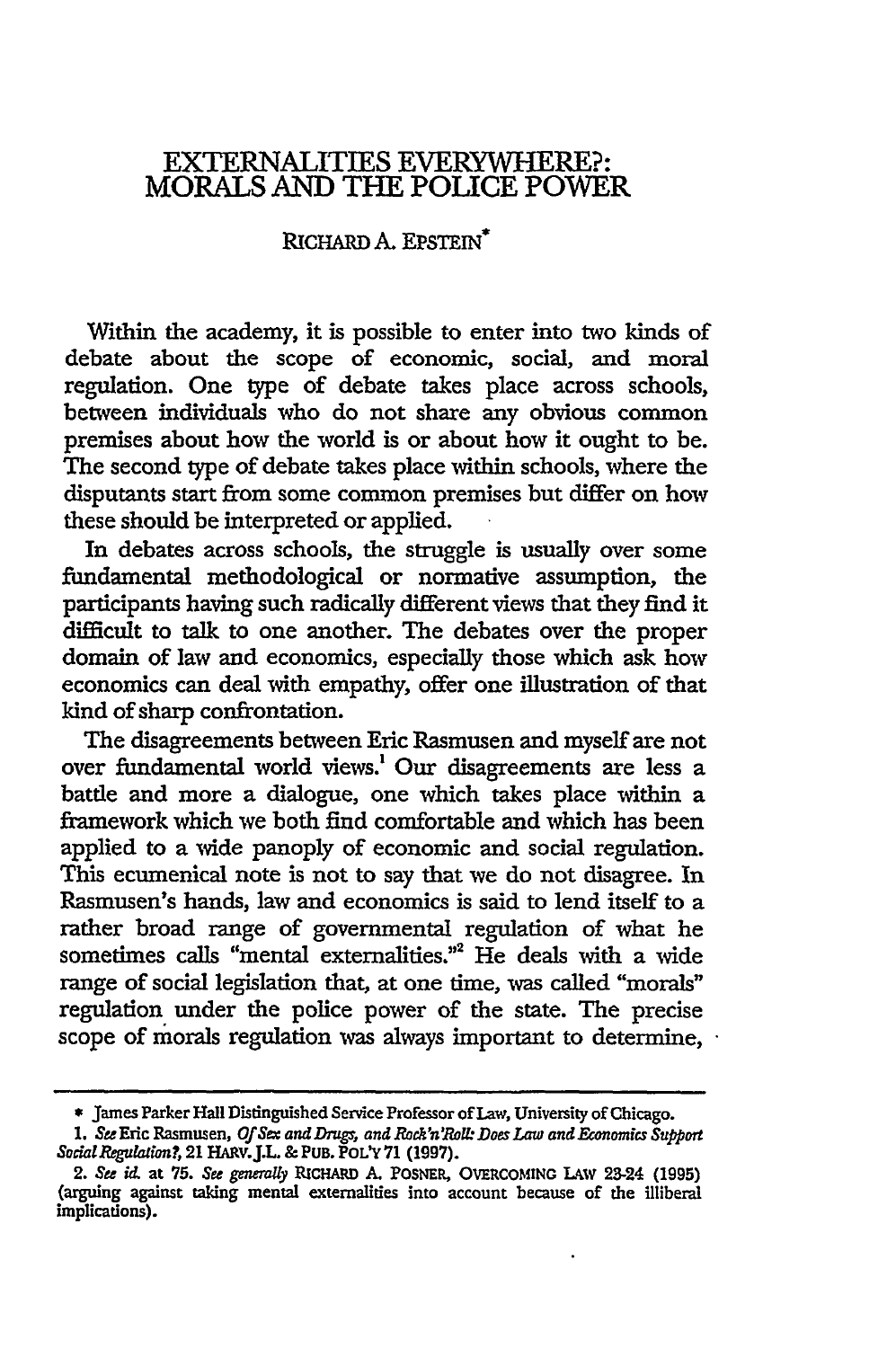for even in the so-called nineteenth-century heyday of laissezfaire, the legislature had unquestioned power to regulate on what were deemed to be morals questions.<sup>3</sup>

My first task, therefore, is to explain something about the general framework of regulation and then to show my reservations about Rasmusen's approach to these questions. The starting point for all theories of regulation is, in my view, not law but human biology. Given the forces of evolution, we should start with the assumption that all individuals are governed by a substantial dose of self-interest, which, if not properly directed, can result in socially destructive behavior. The trick of sound social design is to harness individual self-interest to sociallyproductive activities.

With this in mind, some points, at least, are relatively noncontroversial. Generally speaking, most of us are content to accept a prohibition against the use of force. Indeed, the mutual renunciation of the use of force lies at the center of all important theories of social contract. The list can, I think, be extended. Most of us want to enforce most promises most of the time. We are uneasy about the use of monopoly power, especially when it is supported **by** the force of law. And, generally speaking, most of us recognize that private contracts between two individuals can easily have adverse consequences on third parties. **A** full and accurate account of the various doctrines of private property and private contract would therefore require us to go through a **fairly** systematic inquiry about the dangers that flow from various social arrangements. What are the costs of exclusion, of making various resources private? What are the costs of coordination, of making them public? And how should these be compared as we move from one resource to another?

One constant theme in any analysis of private property and ordinary contract centers on this theme of externalities. It makes sense to prohibit certain kinds of contractual arrangements when their external costs exceed their private gains. The antitrust concern with price fixing gains its force precisely because there is a strong economic theory that suggests that the

*<sup>3.</sup> See* Lochner v. New York, **198 U.S.** 45, **53 (1905); ERNST FREUND, THE POLIcE** POWER: PUBLIC POLICY AND CONSTITUTIONAL RIGHTS (1904); Samuel Williston, *Freedom of Contract 6* **CORNELL LQ. 365, 375-76** (1921) (noting that police powers are permissible to promote "safety, health, morals and the general welfare of the public").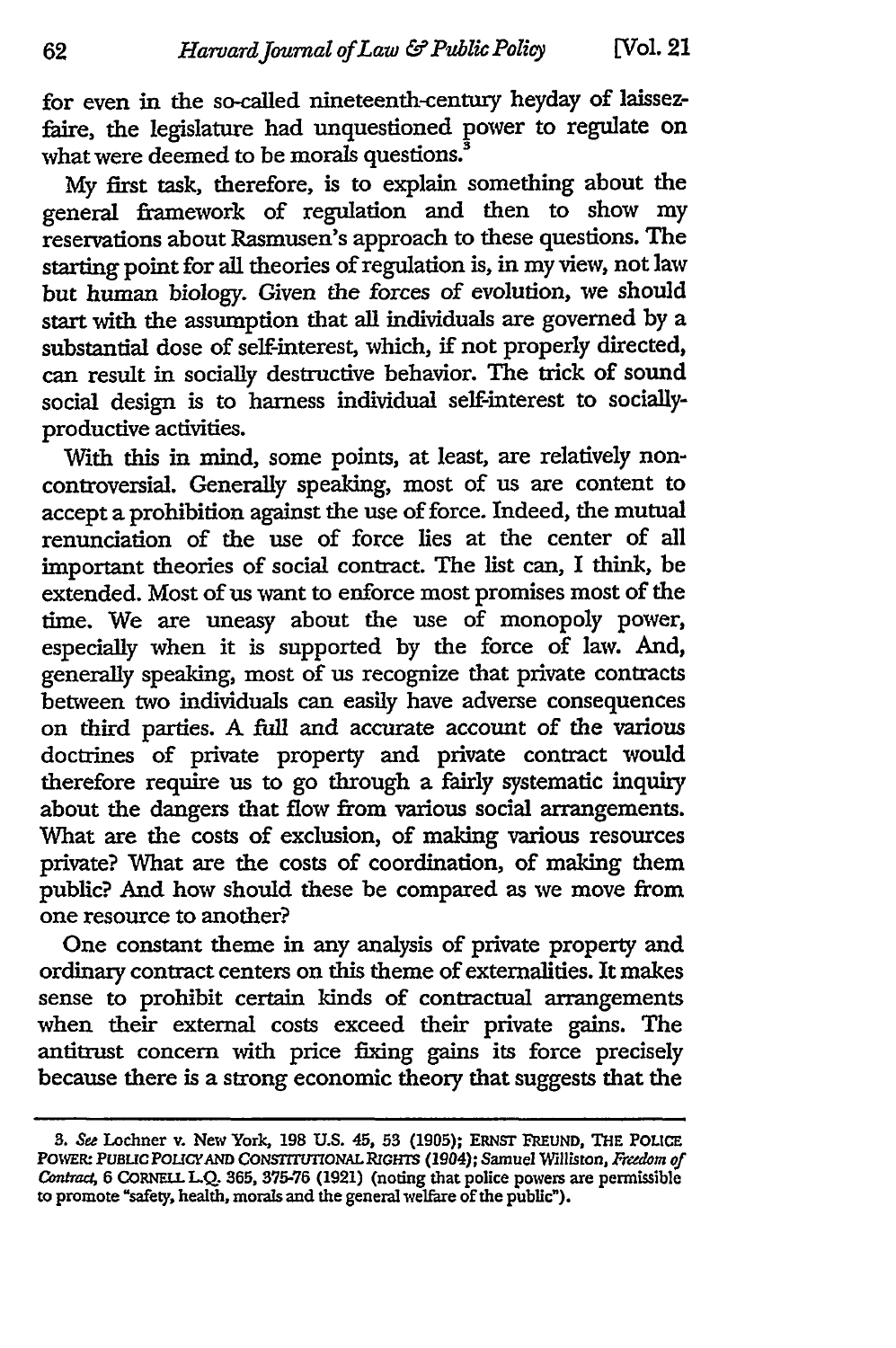revenue gains to the collusive sellers are systematically smaller than the losses that are sustained by the potential buyers who are faced with these arrangements.<sup>4</sup> Simply to point out that these externalities exist, however, is not to demonstrate that they always exceed the private gains to the parties-or even that the costs of preventing the external harms is smaller than the harms themselves. Once we are aware of the contingent judgments that are required in a broad range of social contexts, we should be on guard against becoming too shrill in our defense of laissezfaire. Broad propositions are not the same as necessary truths, and wise general principles often admit important exceptions. To be sure, the final reckoning of any system should find a broad role for private contracts and private property.<sup>5</sup> The methodology for reaching that result is more cumbersome and less deductive than we might wish. A simple assertion of natural rights to property and contract will not carry the day on grounds of self-evidence alone. We should prefer a position that is nonobvious but correct to one that is self-evident but wrong.

Now that this general framework has been sketched, how does it apply to the general class of morals regulation to which Rasmusen has directed his remarks? It is at this juncture that my more cautious lawyer's instincts overtake my more programmatic philosophical concerns. Here the first difficulty is .simply the familiar question of how we decide what counts as a "social"-as opposed to an "economic"—regulation, to use his terms,<sup>6</sup> or what counts as a regulation that falls within the morals heading of the police power. The means of phrasing this question is not without significance. The morals heading of the police power could cover prostitution, blasphemy, gambling, adultery, and the like. Whatever its reach, it is surely somewhat narrower than the category of "social" regulation to which Rasmusen refers.<sup>7</sup>

But beware that once we decide that negative externalities justify regulation in the social context when they might not justify them in the economic context, we should expect

<sup>4.</sup> Se; *g.,* ROBERTH. **BORM, THEANITRuSTPARADOX (1978).**

*<sup>5.</sup> See generally* **RICHARD** *A.* **EPSTEIN, TAKINGS: PRIVATE** PROPERTY **AND THE** PONWER **OF EMINENTDOMAIN (1985).**

**<sup>6.</sup>** SaRasmusen, supranote **1,** at7l.

<sup>7.</sup> In Rasmusen's usage, "social regulation" seemingly includes any sort of regulation of conduct based on a rejection of the premise that "each person's conduct is his own affair." *Id.* at **71.**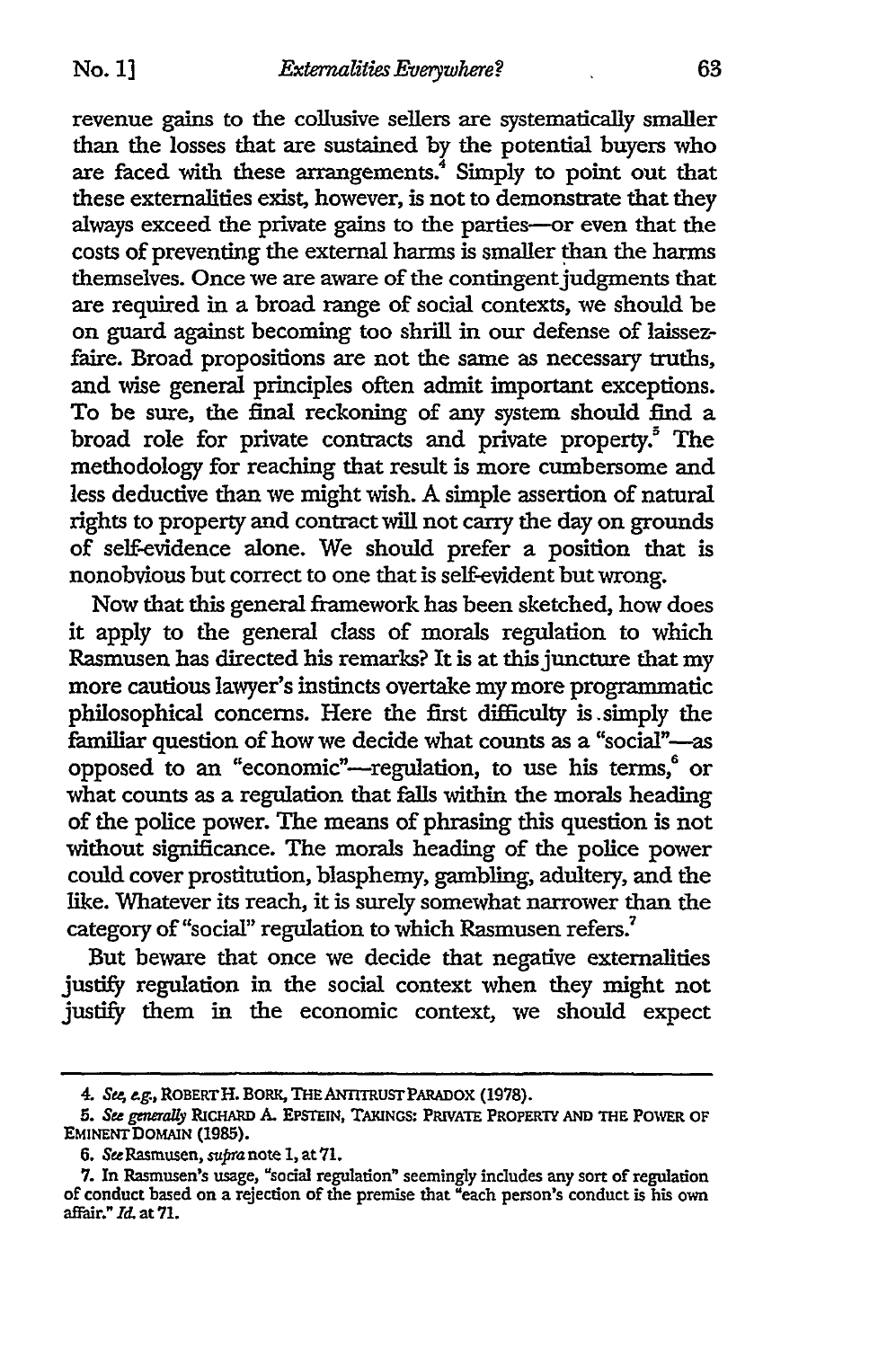regulators to shift the border between these two spheres so that the economic regulation of the past generation becomes the social regulation of today. Any legislator who reads Rasmusen will be sure to insert into his favorite statute the appropriate preamble so that it becomes a form of social regulation entitled to general respect and judicial deference. The legislator will tilt his statute to enlarge the scope of governmental power.

Nor should we suppose that this enterprise is particularly difficult to undertake. Consider the family-leave statutes that have been enacted on both the federal and state levels.<sup>8</sup> As a matter of first principle, I cannot think of any legislation less meritorious than these laws, no matter the cubby hole in which they are placed. There is no social justification for disrupting private contractual arrangements over the question of which circumstances generate leave, with or without pay, and which do not. It may be good that people are given leave without pay after the birth of a new child or to take care of a seriously ill family member. And certainly, I do not wish to be heard as banning these practices or encouraging employers to deny a request for leave.

Yet, no matter how the issue is classified, there is no reason why any decision over leave should not be made consensually **by** the parties instead of coercively **by** the state. The question in all cases is whether the gain to the employee from getting the leave is greater than the costs it imposes on the employer-costs that are measured by the need to shuffle the remaining workforce, to hire a temporary worker who requires training, or to forego some critical selling or developmental opportunity. There is no way in the abstract to be so confident that the relative costs always cut one way so that the leave can be ordered as a matter of right. The issue is one that could be negotiated up-front as part of the basic contract or negotiated on-the-spot at the pleasure of the parties. Additionally, letting an employer note that he can refuse to tolerate a particular leave could send an important signal, allowing workers to sort themselves out in terms of their likelihood of wanting to take leave for pressing family reasons. What the statutes do, however, is to leave

**<sup>8.</sup>** *Se4 eg.,* Family and Medical Leave Act of **1993, 29 U.S.C. §§** 2601-54 (1994) (guaranteeing up to twelve weeks annual leave for family emergencies to employees of companies with fifty or more employees).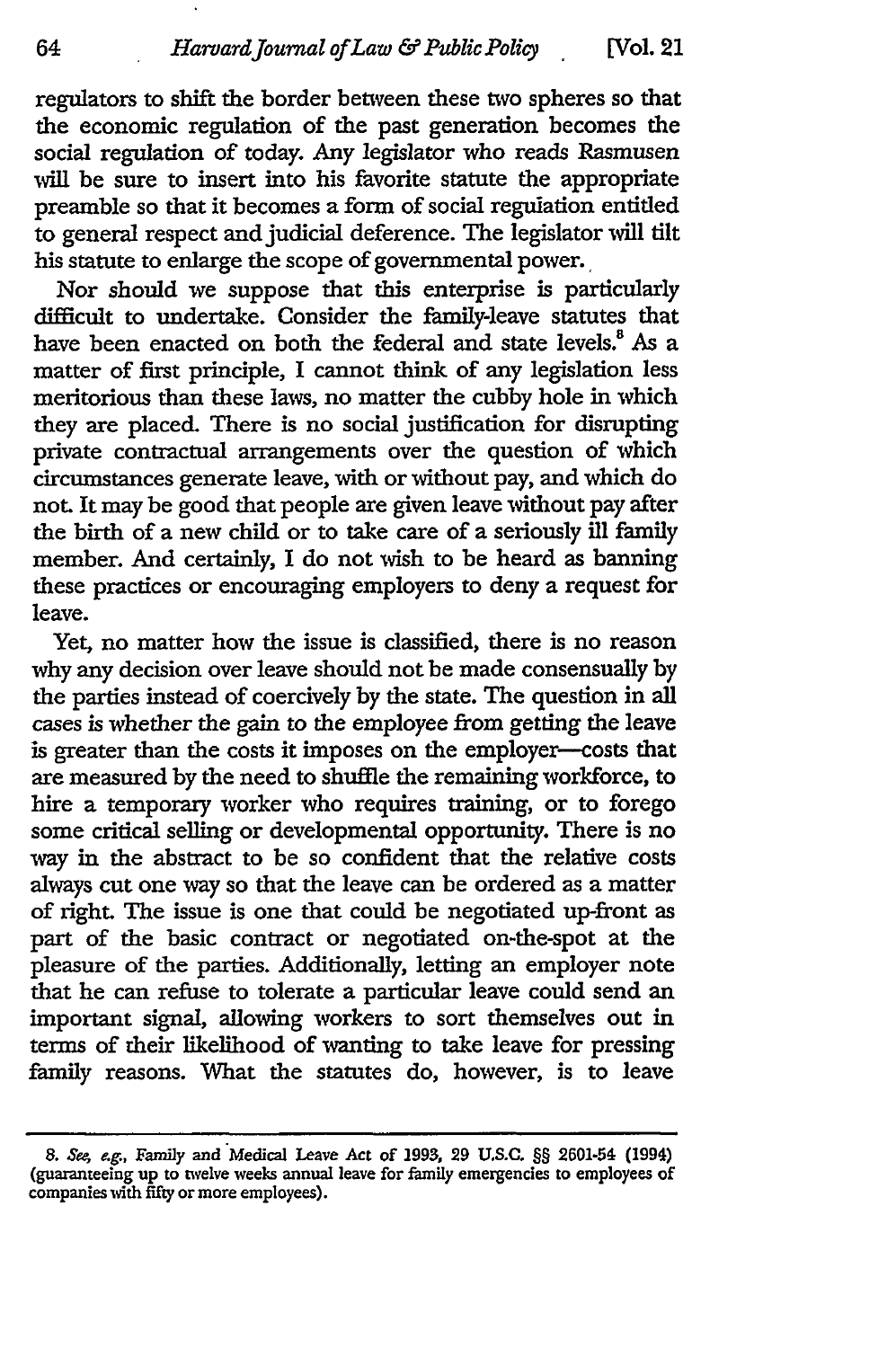employers without protection from flight attendants who wish to take their family leave at the height of the travel season or from accountants who need to take leave between March 1 and April 15. Just figuring out what it means to have leave without pay, when work is bunched in one season and pay is spread out evenly over the calendar year, should be enough to make us cautious about intervention. Finally, saying that this legislation is social rather than economic-when it is so obviously bothhardly advances the argument.

The same logic applies to an even more intrusive regulation of employment markets, the antidiscrimination laws<sup>9</sup>. These laws, as applied to private firms in competitive industries, are often justified as a form of social regulation with strong and desirable symbolic effects.<sup>10</sup> I might well agree that they have symbolic effects. It hardly follows that all effects are positive or that, even to the extent they are positive, they outweigh the economic dislocations that come in the wake of the antidiscrimination laws (dislocations caused by the inability to make hiring decisions that do not have to be justified to the EEOC, a federaljury, or a trial judge)." It may, for' example, be said that the antidiscrimination laws give hope to the excluded and marginal individuals who have not had full rights of participation in society.<sup>12</sup> As such, these laws sound as though they embrace a set of laudable symbols. Perhaps they do, but perhaps the symbols embraced are not confined to those just mentioned. There is another, equally obvious, reading of antidiscrimination laws. This reading says that the only reason we adopt statutes of this sort is because we do not think that individuals in certain groups can make it on their own and need the assistance of the state at every stage of their careers. As such, antidiscrimination laws condemn such persons to a second-class citizenship characterized by a complete lack of self-reliance and

**<sup>9.</sup>** *Se, ag.,* Age Discrimination in Employment Act. **29 U.S.C.** §§ 621-34 (1994) (prohibiting age discrimination against individuals over age forty); Civil Rights Act of 1964, 42 U.S.C. § 2000e (1994) (proscribing discrimination because of race, color, religion, sex, and national origin); Americans With Disabilities Act. 42 **U.S.C.** §§ **12101- 213** (1994) (prohibiting discrimination against individuals with physical or mental disabilities).

**<sup>10.</sup> Cf. PATICIAJ. WILLIAMS,** THEALCHEMY **OF RACEAND RIGHTS 4-49** (1991).

*<sup>11.</sup>* See **RICHARD A. EPSTEIN,** FORBIDDEN GROUNDS: THE CASE AGAINST EMPLOYMENT **DISCRIMINATION** LAWS **2058 (1992)** [hereinafter EPSTEIN, FORBIDDEN **GROUNDS].**

**<sup>12.</sup> Cf. WIaLAMs,** supra note **10,** at 44-49.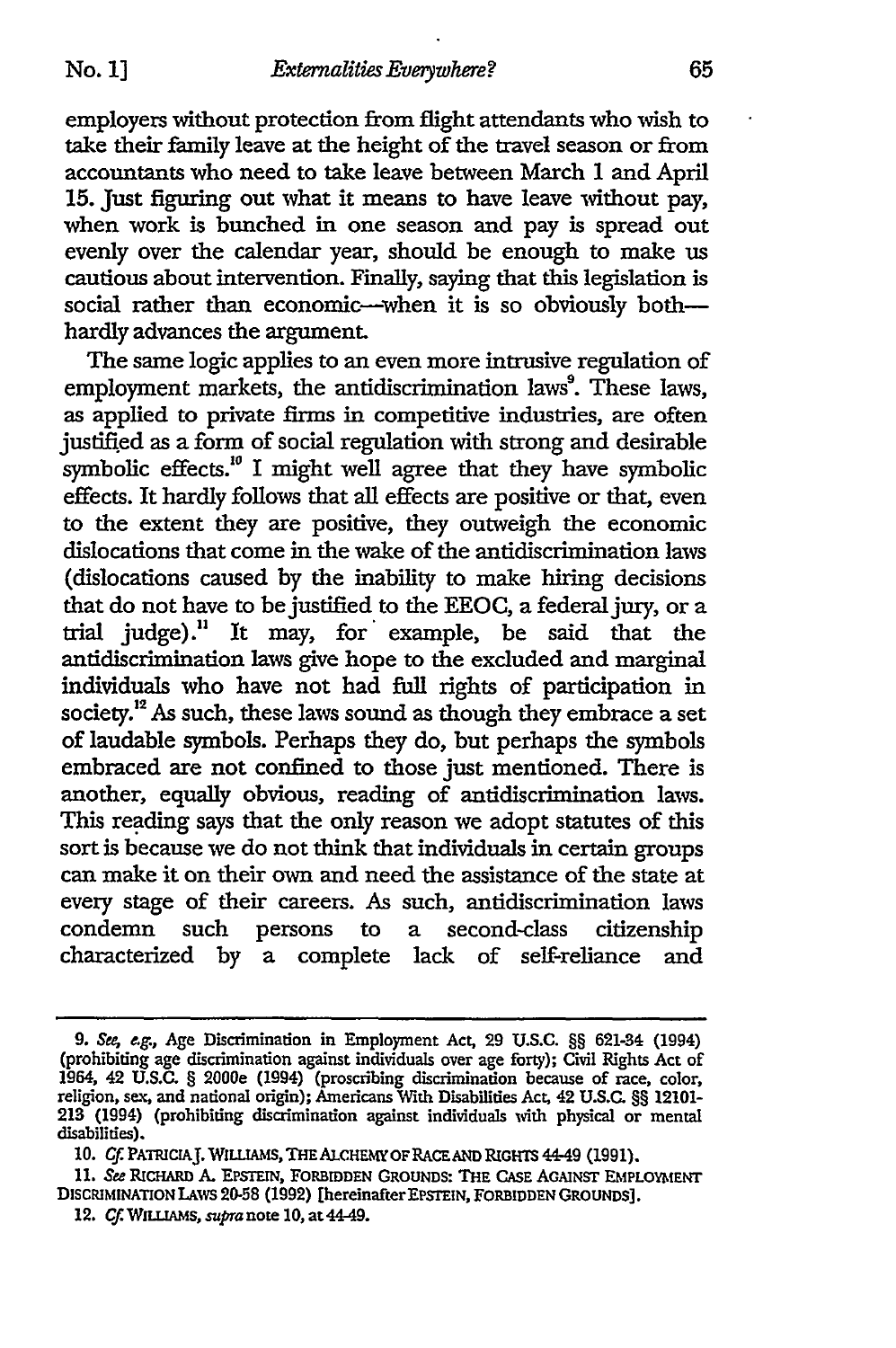self-sufficiency. Symbolic arguments can cut both ways. How one sorts these arguments ought to be a matter for spirited debate, but this debate is not tipped in one direction or the other by our choice of whether to call antidiscrimination laws "social" or "economic" regulation.

The necessary task is to take into account all the economic effects and all the symbolic effects and total them. Here, the economic effects of the antidiscrimination statutes are negative. They embody high administrative costs and disrupt private contractual behavior. So, the burden is on those who defend the legislation to show that the negative external effects that occur without such legislation dominate the positive ones.

There is today a dangerous tendency to assume that the simple *mention* of a negative externality is sufficient to overwhelm the very large economic disruptions. For some reason, this entire area invites people to make two very large leaps. From the observation that symbols matter, it is falsely assumed that they all cut in one direction. Then, following the observation that in a particular case the symbolic effects are negative, it becomes too easy to forget that both symbolic and economic costs are in play simultaneously. This truncated vision is a very bad way to look at the world.

In contrast, I would start at the other extreme by assuming that the symbolic effects of government regulation are generally negative. The logic of competition is extraordinarily powerful when there are many players on both sides of the market. The ability to compete successfully in markets carries with it many positive symbolic effects. It also encourages the habits of reliability, thrift, imagination, and integrity, which should be praised on moral grounds both in business and in ordinary social relations. From my point of view, the symbolic externalities associated with the advancement of private market behavior are generally positive.<sup>13</sup>

If this analysis is correct, it offers strong instruction as to how we should proceed. In principle, when brokering the difference between these various kinds of externalities, we have to ask whether we should examine "the business" on a wholesale or retail basis. The wholesale basis requires that we consider the full range of external effects at one sitting. They are all in one

**<sup>13.</sup> SeeEPSTEIN, FORBIDDEN GROUNDS,** *supra* note **11,** at **28-58.**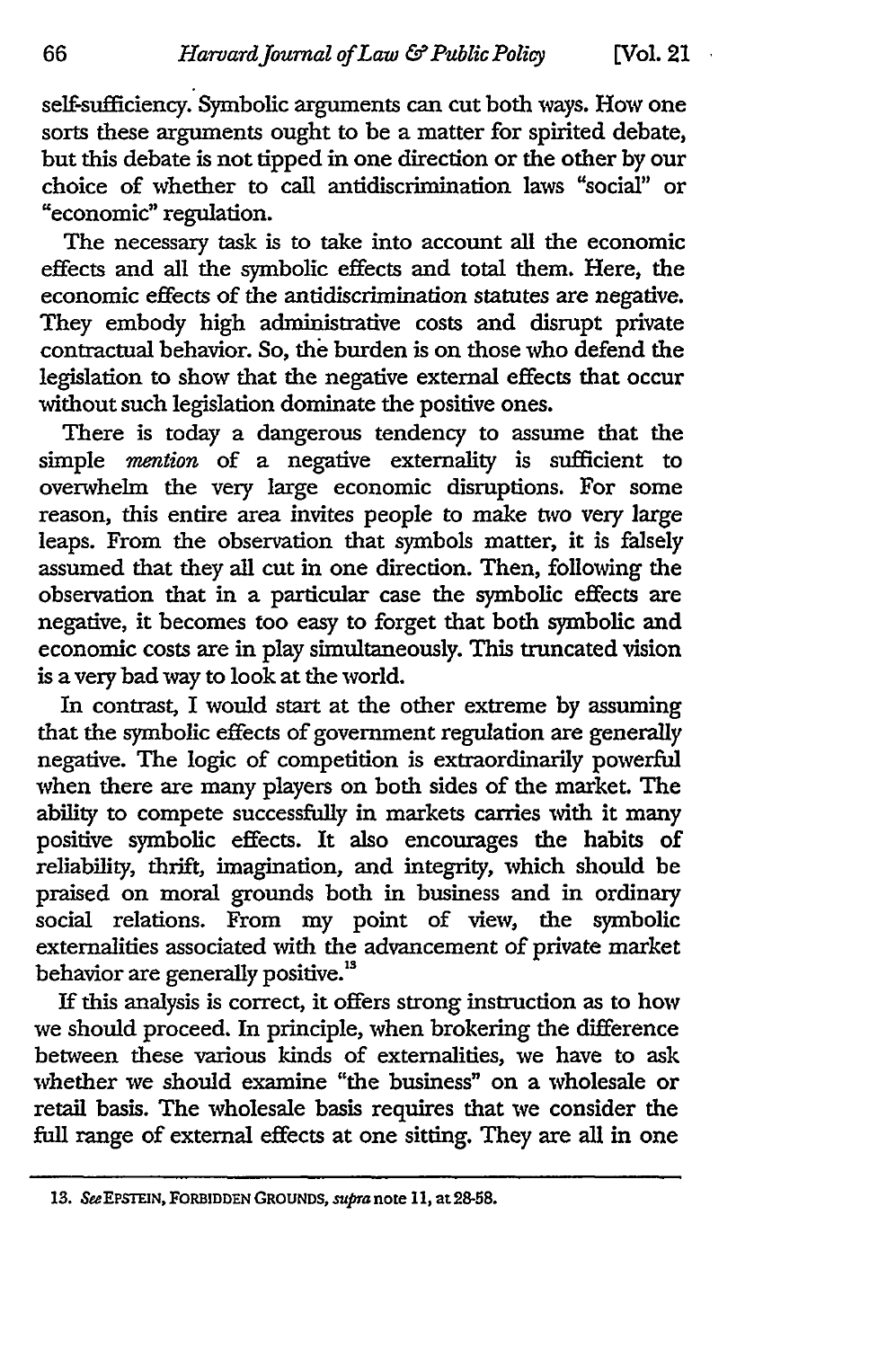large bucket, and our only question is to decide whether we want to keep that bucket full or empty. And, with symbolic externalities, I think that the proper approach is to cordon them off in all cases and ignore them. It is not that we do not take these consequences and effects into account in our ordinary lives. Indeed, they are typically the stuff of social interactions. It is one thing, however, to take them into account in setting social sanctions and quite another to incorporate them into legal policy.

One reason to be very cautious about basing regulation on social externalities stems from how these regulations are likely to be incorporated into the legal system. Laws are made by politics, and often a political coalition can enact its particular preferences into law solely by appealing to the intensity of its preferences. Once the law is passed, the nation speaks with a single voice that generates a powerful engine that can be brought to bear on the dissenters who thought that the original policy was misguided. The various extensions of the antidiscrimination law to disabilities<sup>14</sup> and age<sup>15</sup> certainly show the cohesive power of that form of political rhetoric.

**By** leaving these symbolic effects to the social arena, we no longer get- the "all or nothing" effect. Shifts in individual sentiment can be aggregated continuously over time. As the sentiment against various forms of discrimination grows, as it has grown, the social disapproval of certain practices increases. The cost to those who practice these forms of behavior will increase as individual consumers simply direct their business, without fanfare or celebration, elsewhere. As the social sentiment starts to shift, the social frequency of practices will shift as well. But we shall never have the unfortunate situation that occurs as a result of regulation, whereby a shift in public sentiment from **53%** to 47% one way to **53%** to 47% the other works a complete reversal of legal consequences from 0 to 100.

It is true that the entire system of checks and balances is designed to moderate these effects within the world of legislation, so the contrast that I am making is somewhat overdrawn. But, even after due allowance is made for these structured complexities, political reversals are more

<sup>14.</sup> SeeAmericans With Disabilities Act, *supra* note **9.**

*<sup>15.</sup>* SeeAge Discrimination in Employment Act, *supra* note **9.**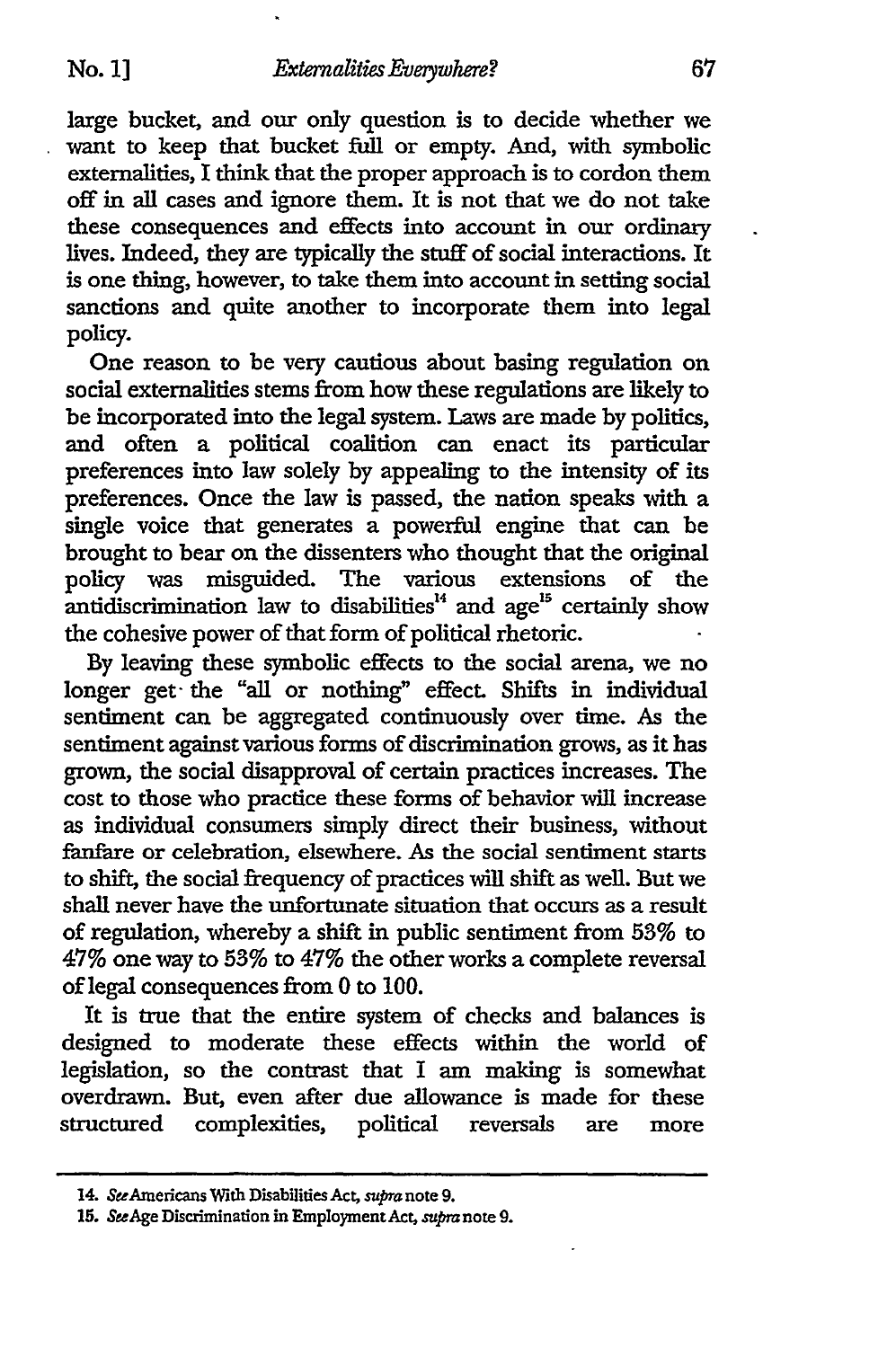discontinuous than changes in social practices. Before we decide that social sanctions are insufficient, we should ponder the wisdom and danger of using old-fashioned state-based coercion to counter soft externalities. So long as people do not threaten your bodily integrity or obtain a stranglehold over critical goods and services, we are well advised to let decentralized social sanctions deal with these soft social issues.

Once that basic position is staked out, proponents of the legal regulation of social behavior face a strong uphill battle. It is fair to ask whether there are any sensible exceptions to this operating presumption. Here it may help to shy away from Rasmusen's broader term "social regulation<sup>" 16</sup> and to instead use the more limited term "morals regulation"-the latter being used as it is in the traditional phrase recognizing the police power of the state in matters of "safety, health, morals and the general welfare."17 Because this last term, "general welfare," is notoriously mischievous, I shall leave it aside for the moment and concentrate on the morals heading of the police power.

To figure out why that heading was so important traditionally, it is useful to think of the state of social and scientific knowledge in the United States during the critical ante-bellum period, from approximately **1820** to **1860.** Recall that this was a time before anyone knew that bacteria were microscopic agents capable of propagating disease. In a world in which medical knowledge had but a weak toehold over our imagination, moralisms played a very large role in individual and social protection. Maxims like "cleanliness is next to Godliness" probably saved more lives than the rudimentary forms of public sanitation that were available during this period.

Knowledge changes attitudes towards the dominant legal categories. Once it becomes clear that the state now has the resources to attack some of these issues, what they called moral legislation is probably better understood as an imperfect and indirect form of safety or health regulation that could easily be justified on other grounds a century later. So, regulation on public waste and of sexual contact could easily be conceptualized as morals regulation-when in fact it was aimed at the transmission of deadly diseases. Once the mechanism of

**<sup>16.</sup>** Rasmusen, supranote **1,** at **71.**

**<sup>17.</sup> Williston, supra note 3, at 375-76.**